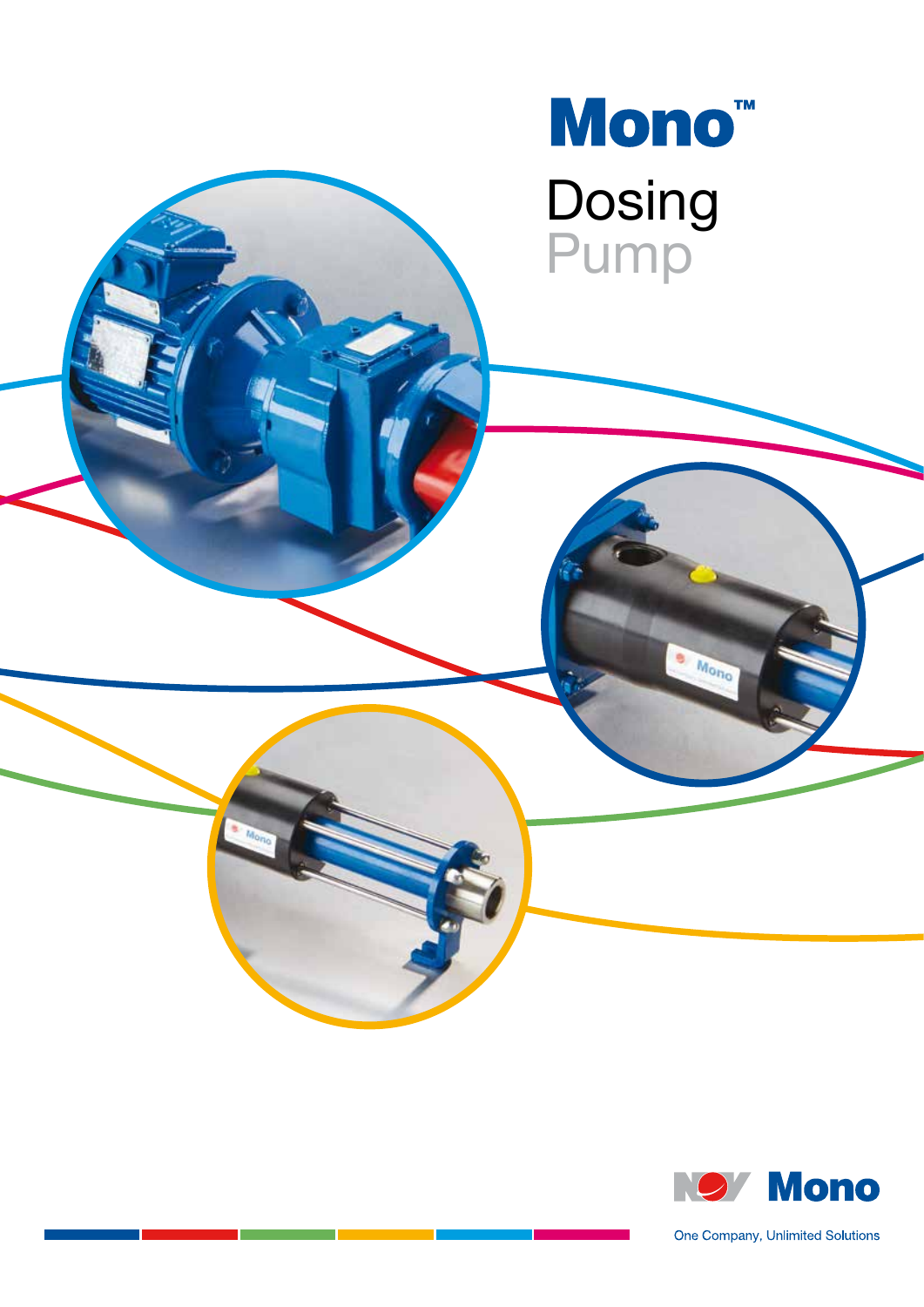

## **Features & Benefits**

| <b>Capacity</b>    | 5 - 1250 I/h / 0.02 - 5.50 USGPM                                     |
|--------------------|----------------------------------------------------------------------|
| <b>Pressure</b>    | up to 72 bar / 1044 psi                                              |
| <b>Temperature</b> | up to $120^{\circ}$ C / 248 $^{\circ}$ F<br>(stainless steel models) |

#### **Typical applications include:**

- Acids, alkalis
- Sludge dewatering
- Food ingredients
- Brewing, winemaking
- Chemical processing
- Process mining
- Dyes, inks
- Flocculants
- Cosmetics
- Oil well dosing

**"Designed for low flow, metering or dosing applications - offering continuous and accurate repeatability."**

#### **Materials of construction**

All pump components, except the body, coupling rod and suction chamber are supplied in stainless steel. The suction chamber is manufactured in high density polyethylene.

The end cover and mechanical seal housing is in PVDF. For severe chemical environments, internal pump components are supplied in Hastelloy.

#### **Resilient Stator**

Flexible in operation and high resistance to wear. Available in a variety of materials, allowing a wide range of products to be pumped.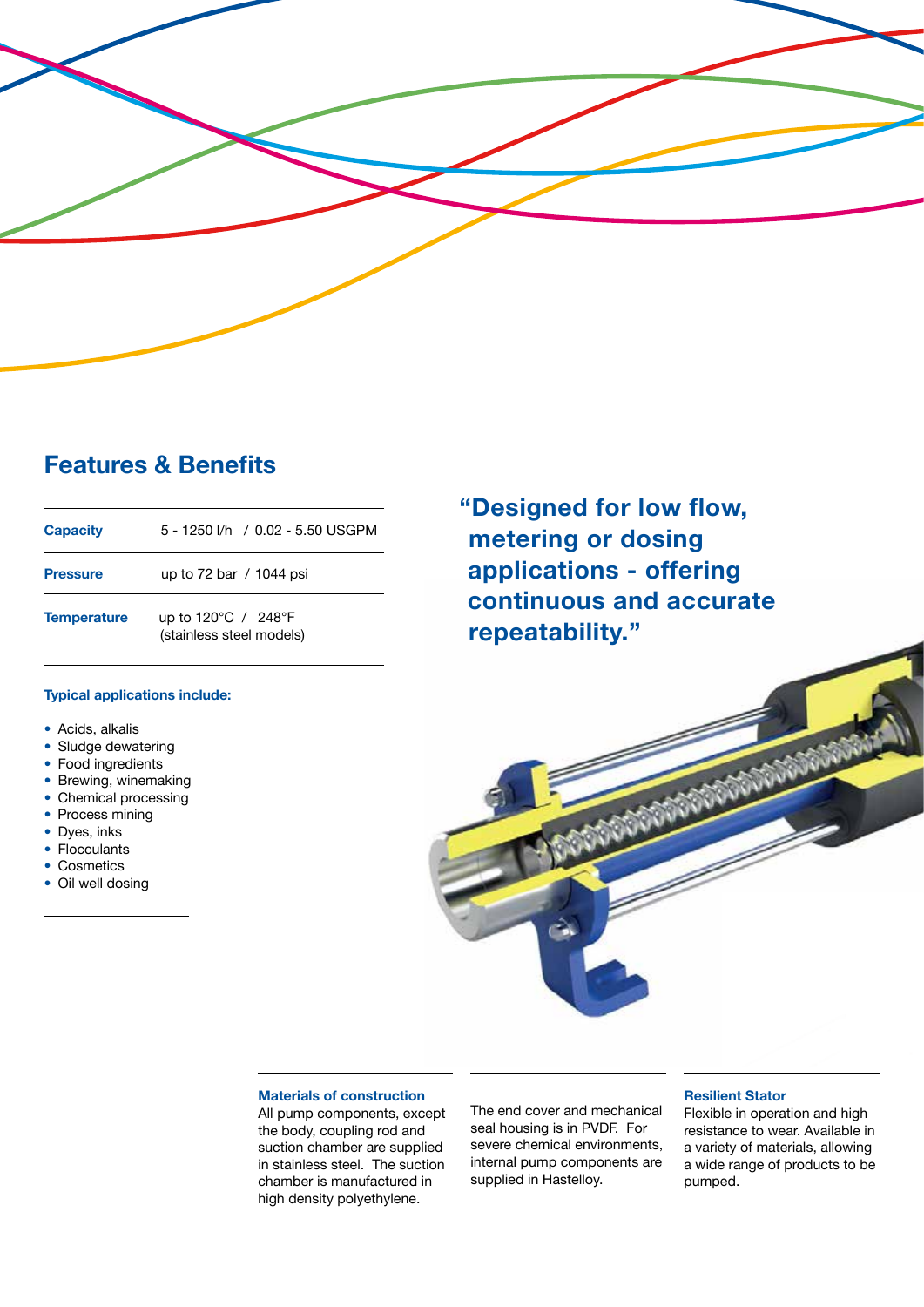

#### **Flow meter**

Available as an option for flow or temperature monitoring, up to 72 bar.

#### **Gentle pumping action**

Minimises shear and crush damage to the pumped product. No pulsation or emulsification.

#### **Coupling Rod Design**

New Mono design offers higher pressure capabilities, up to 72 bar.

#### **Robust drives**

Specially selected drives and gearboxes for longer life. Options include fixed or variable speed drives with mechanical variable speed or frequency inverter.

#### **Interchangeable components**

A number of Dosing pump parts are interchangeable with the small Compact C Range, reducing inventory holding.

#### **Sealed joints**

Fully sealed drive train to maximise life and minimise downtime.

### **Handles gas entrainment**

No air or gas locking in the pump. The positive seal formed by the interference fit between rotor and stator enables the pump to self prime and it also allows tri-phase liquids i.e. solids, gases and liquids to be handled easily.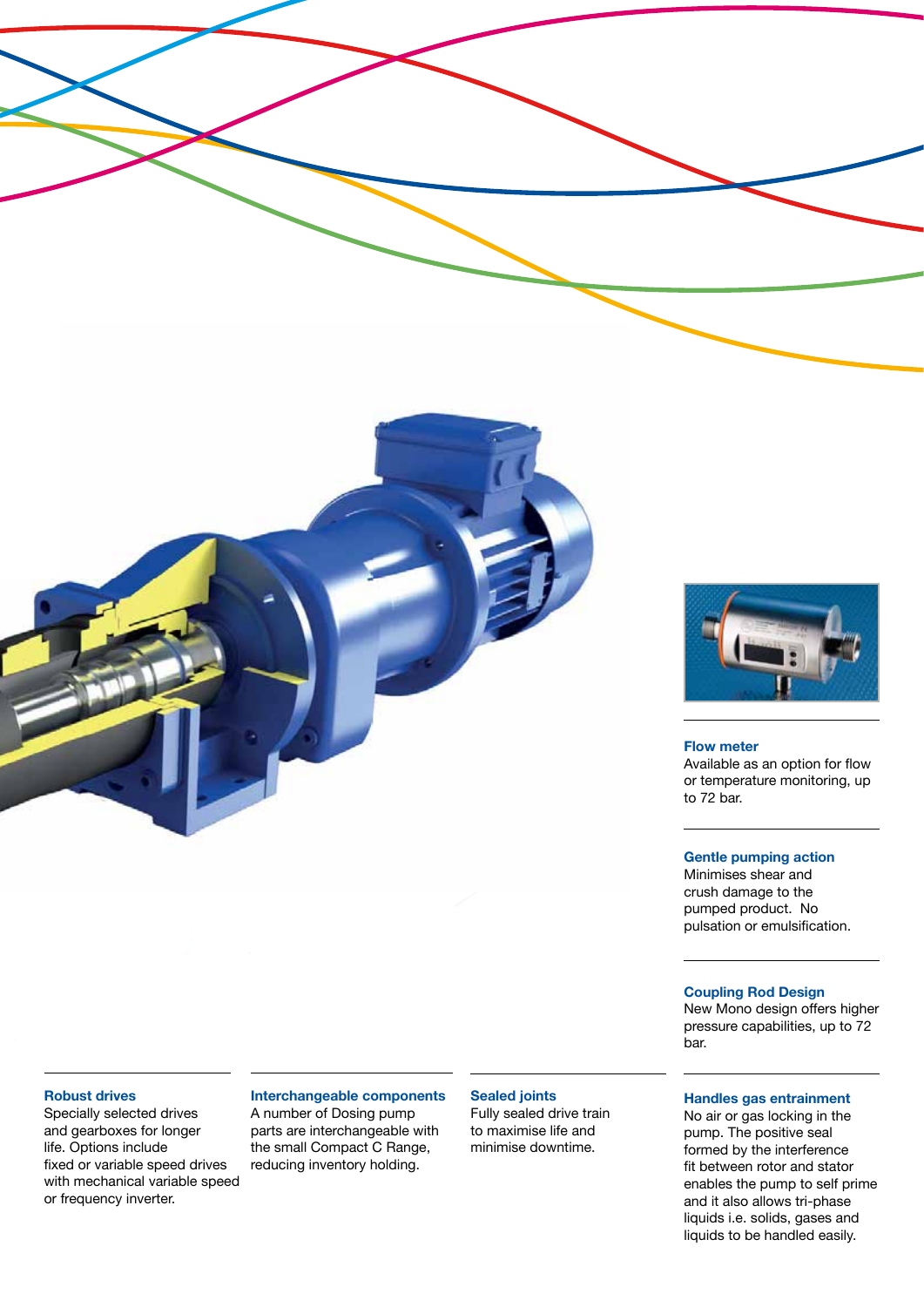

# **Product Dimensions**



| <b>DRIVE</b> |                  | <b>PUMP</b><br><b>MODEL</b> | <b>POWER</b>        |           |            | A    |               | в    |               | C    |               | <b>MODEL</b>                          | <b>PUMP WEIGHT Kg (lb)</b> |
|--------------|------------------|-----------------------------|---------------------|-----------|------------|------|---------------|------|---------------|------|---------------|---------------------------------------|----------------------------|
|              | <b>VARIATION</b> |                             | kW                  | <b>HP</b> | <b>REF</b> | MМ   | <b>INCHES</b> | MМ   | <b>INCHES</b> | MМ   | <b>INCHES</b> |                                       | <b>MOTORISED</b>           |
|              |                  | <b>LXB</b>                  |                     | 0.50      | <b>DA</b>  | 803  | 31.6          | 323  | 12.7          | 168  | 6.6           | <b>LTM</b>                            |                            |
|              |                  | <b>LWD</b>                  | 0.37                |           |            |      |               |      |               |      |               | <b>LVH</b>                            | 15 Kg                      |
|              |                  | LVH                         |                     |           |            |      |               |      | 13.4          | 178  | 7.0           | <b>LWD</b>                            | (33 lb)                    |
|              |                  | 0.55<br><b>LTM</b>          |                     | 0.74      | <b>DA</b>  | 940  | 37.0          | 340  |               |      |               | <b>LXB</b>                            |                            |
|              | <b>GEARED</b>    | <b>LVH</b>                  | 0.37                | 0.50      | <b>DB</b>  | 863  | 33.9          | 323  | 12.7          | 168  | 6.6           | Weights are for guidance only. Please |                            |
|              |                  | <b>LTM</b>                  | 0.55                | 0.74      |            | 940  | 37.0          | 340  | 13.4          | 178  | 7.0           | contact Mono for further assistance.  |                            |
|              | <b>MOTOR</b>     | <b>LVH</b><br><b>LTM</b>    | 0.37                | 0.50      | DY         | 932  | 36.7          | 332  | 13.1          | 225  | 8.8           |                                       |                            |
|              |                  |                             | 0.55                | 0.74      |            | 957  | 37.7          | 357  | 14.1          | 225  | 8.8           |                                       |                            |
|              |                  |                             | 1.1                 | 1.47      |            | 998  | 39.3          | 398  | 15.7          | 225  | 8.8           |                                       |                            |
|              |                  | <b>LTM</b>                  | 0.37                | 0.50      | <b>DZ</b>  | 932  | 36.7          | 332  | 13.1          | 225  | 8.8           |                                       |                            |
| <b>SPEED</b> |                  |                             | 1.1                 | 1.47      |            | 998  | 39.3          | 398  | 15.7          | 225  | 8.8           |                                       |                            |
|              |                  | <b>LXB</b>                  |                     |           | EA/EC      | 937  | 36.8          | 457  | 17.9          | 306  | 12.0          |                                       |                            |
|              |                  | LWD                         | 0.37<br>0.50        |           |            |      |               |      |               |      |               |                                       |                            |
|              |                  | <b>LVH</b>                  |                     |           |            | 1027 | 40.4          | 487  | 19.1          | 340  | 13.4          |                                       |                            |
|              | <b>VARIABLE</b>  | <b>LTM</b>                  |                     |           |            |      |               |      |               |      |               |                                       |                            |
|              |                  | LXB                         | 0.74<br>0.55<br>LVH |           | 937        | 36.9 | 457           | 17.9 | 306           | 12.0 |               |                                       |                            |
|              |                  | <b>LWD</b>                  |                     |           | EB/ED      |      |               |      |               |      |               |                                       |                            |
|              |                  |                             |                     |           |            | 1027 | 40.4          | 487  | 19.1          | 340  | 13.4          |                                       |                            |
|              |                  | <b>LTM</b>                  |                     |           |            |      |               |      |               |      |               |                                       |                            |

All dimensions are a guidance only.

For full certified drawings or assistance in selecting a pump, please contact Mono.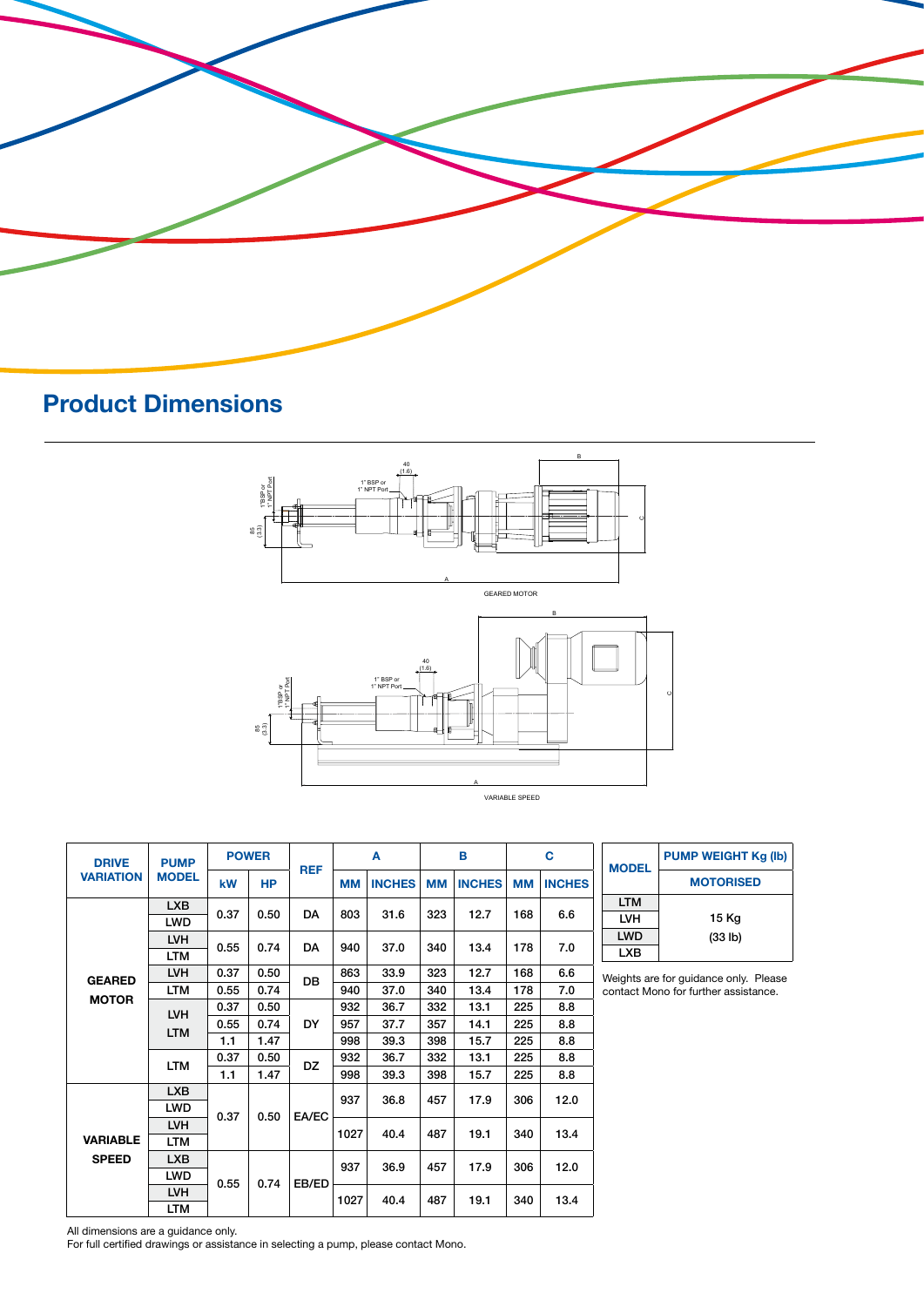



For guidance in selecting a pump, please contact Mono.